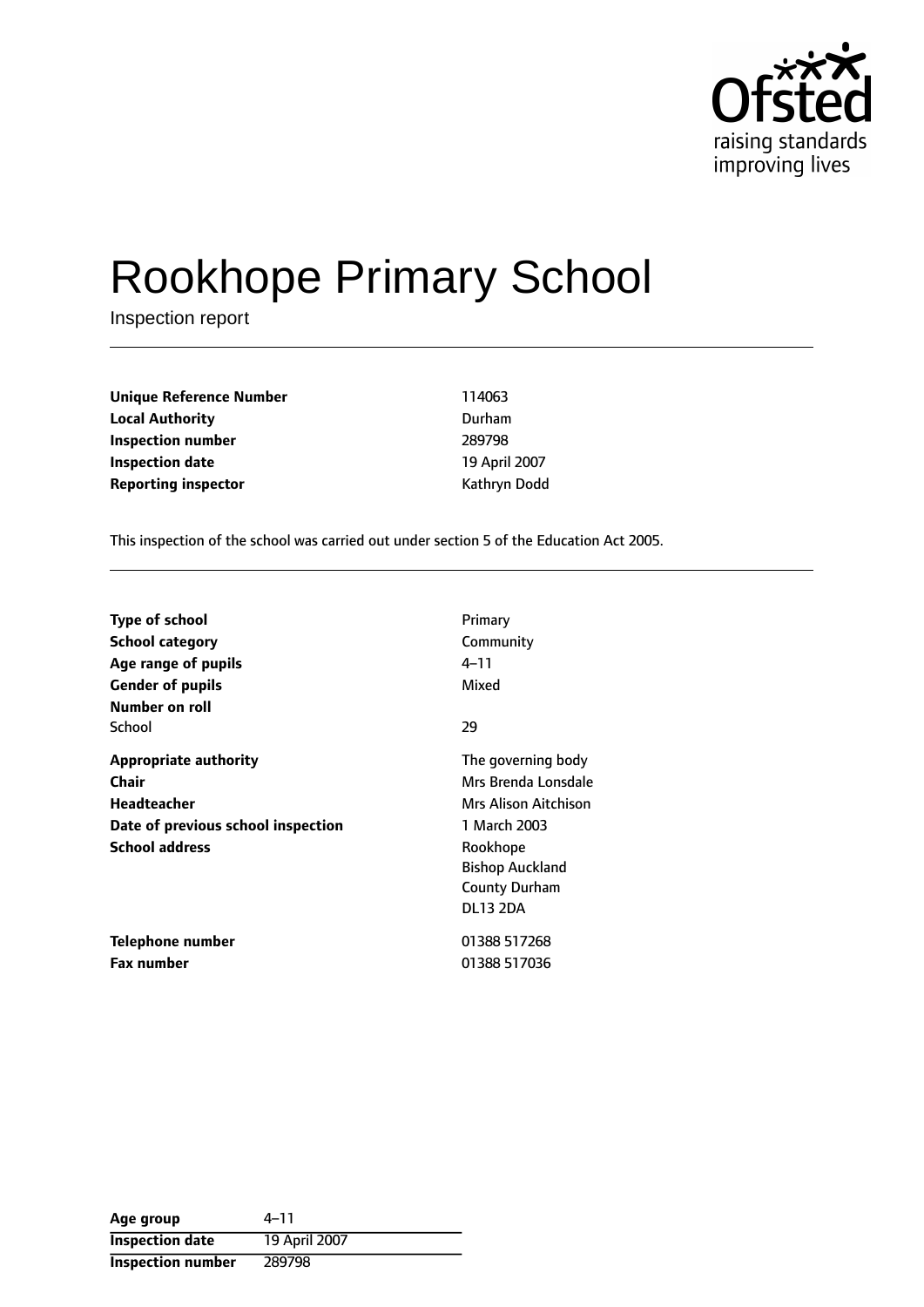.

© Crown copyright 2007

#### Website: www.ofsted.gov.uk

This document may be reproduced in whole or in part for non-commercial educational purposes, provided that the information quoted is reproduced without adaptation and the source and date of publication are stated.

Further copies of this report are obtainable from the school. Under the Education Act 2005, the school must provide a copy of this report free of charge to certain categories of people. A charge not exceeding the full cost of reproduction may be made for any other copies supplied.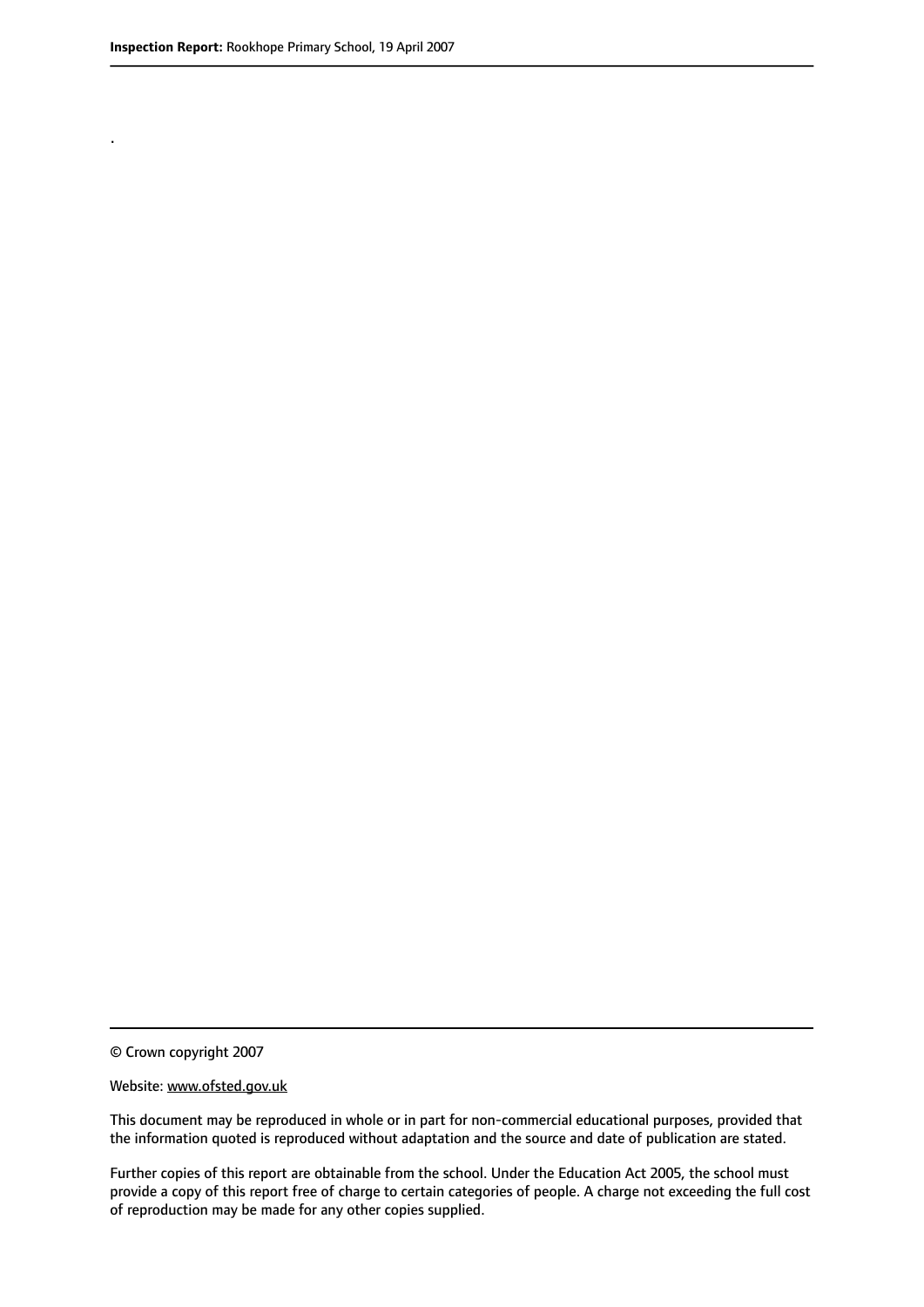# **Introduction**

The inspection was carried out by one Additional Inspector.

## **Description of the school**

Almost all the pupils attending this very small village school are from White British family backgrounds. It serves a widespread rural area. The proportion of pupils with learning difficulties and/or disabilities is above average, as is the proportion of pupils who join the school partway through their primary education. Pupils are taught in two mixed-age classes.

## **Key for inspection grades**

| Satisfactory |
|--------------|
| Inadequate   |
|              |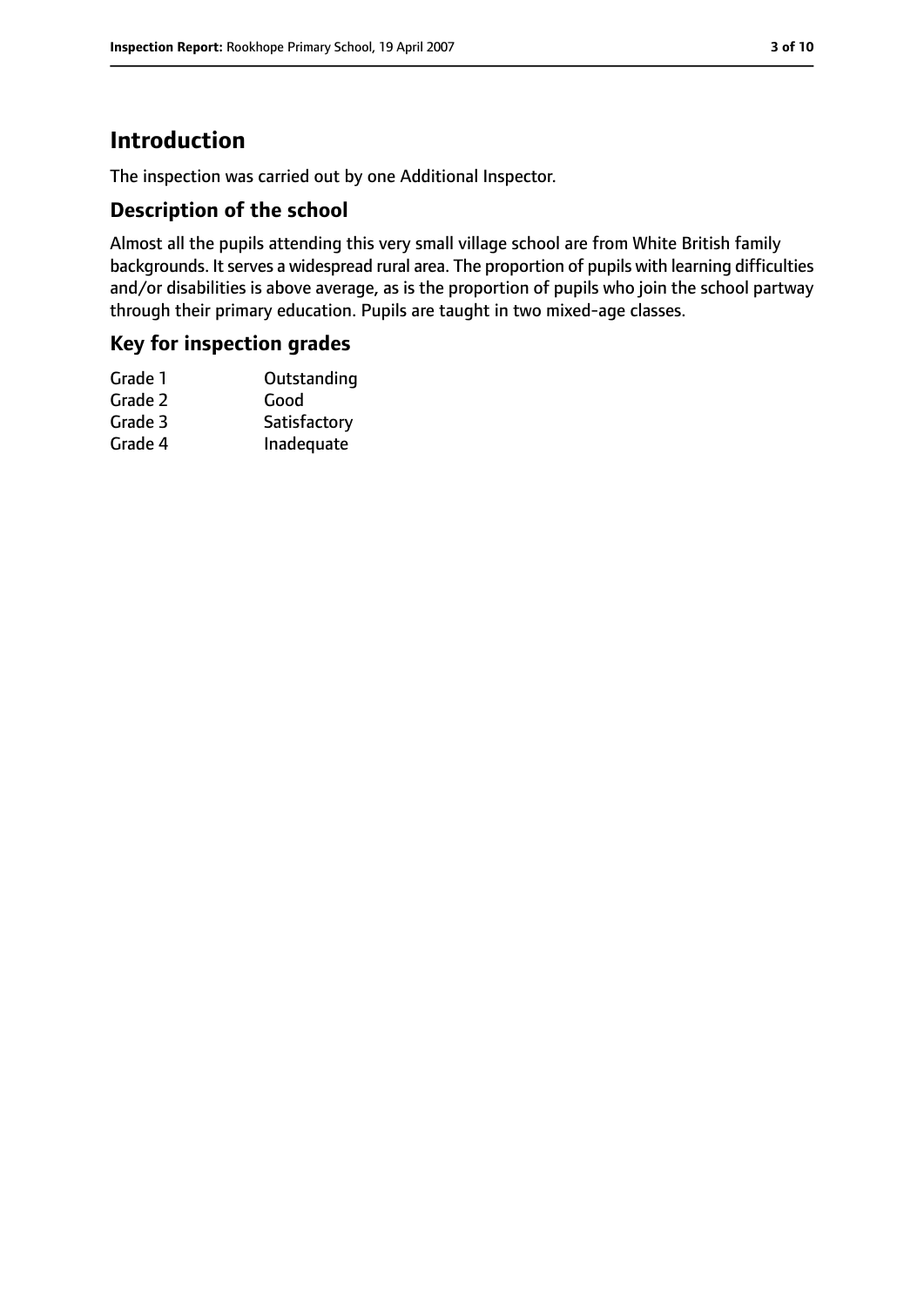# **Overall effectiveness of the school**

#### **Grade: 2**

This good school has an accurate view of its effectiveness and provides good value for money. Parents, rightly, say that it is a caring and welcoming school, where children are valued as individuals and grow in self-confidence. Staff make sure that pupils enjoy learning, stay safe and healthy and make a positive contribution to the daily life of the school and wider communities. Consequently, pupils' good personal development gives pupils good attitudes to learning, valuable skills in making relationships and good behaviour. These combine to give pupils a head start with their education.

Very small numbers of pupils in each year group mean that standards are extremely variable from year to year. However, pupils, including those with learning difficulties and/or disabilities, achieve well from their starting points. As a result of good teaching and learning and a good curriculum, standards by Year 6 are above average. The standards and quality of provision in the Foundation Stage (Reception year) are good. Pupils throughout the school make greater gains in mathematics and reading than in they do in writing. This is because they do not have enough opportunities to practise their writing skills during their work in other subjects. In literacy and numeracy lessons, teachers plan and provide work that enables pupils to build well upon what they already know and can do, regardless of the widely varying ages and capabilities of pupils in each class. Teachers involve pupils effectively in understanding how to improve their work. They do not always apply these good practices across other subjects of the curriculum and this means that the more capable pupils are sometimes insufficiently challenged by their work.

The good leadership of the headteacher makes a significant contribution to the school's success. By enlisting the support of everyone in school and establishing effective partnerships with parents and the community, she has created a strong sense of common purpose and clarity of vision for raising pupils' achievement further. As a result, the school has accurately pinpointed the right priorities for improvement and some success is already evident, particularly in the improved rate of pupils' progress in mathematics. The school has made good improvement since the previous inspection and there is good capacity amongst the leadership team, staff and governors to secure further improvement in the future.

# **What the school should do to improve further**

- Provide more opportunities for pupils to practise and improve their writing skills across all subjects.
- Plan work that tightly matches the varying ages and, in particular, the needs of the more capable in all subjects.

# **Achievement and standards**

#### **Grade: 2**

The achievement of most pupils is good, and they meet the challenging targets that teachers set for them. When children start school, their attainment is often below average, particularly in literacy skills. They make good progress across the school, so that by Year 6, standards are above average. Standards are, however, extremely variable from year to year because of the very small numbers of pupils and fluctuating proportion of pupils with learning difficulties and/or disabilities. This makes it very difficult for the school to use national test data to find out how well it is doing. Recent changes in tracking pupils' progress have resulted in changes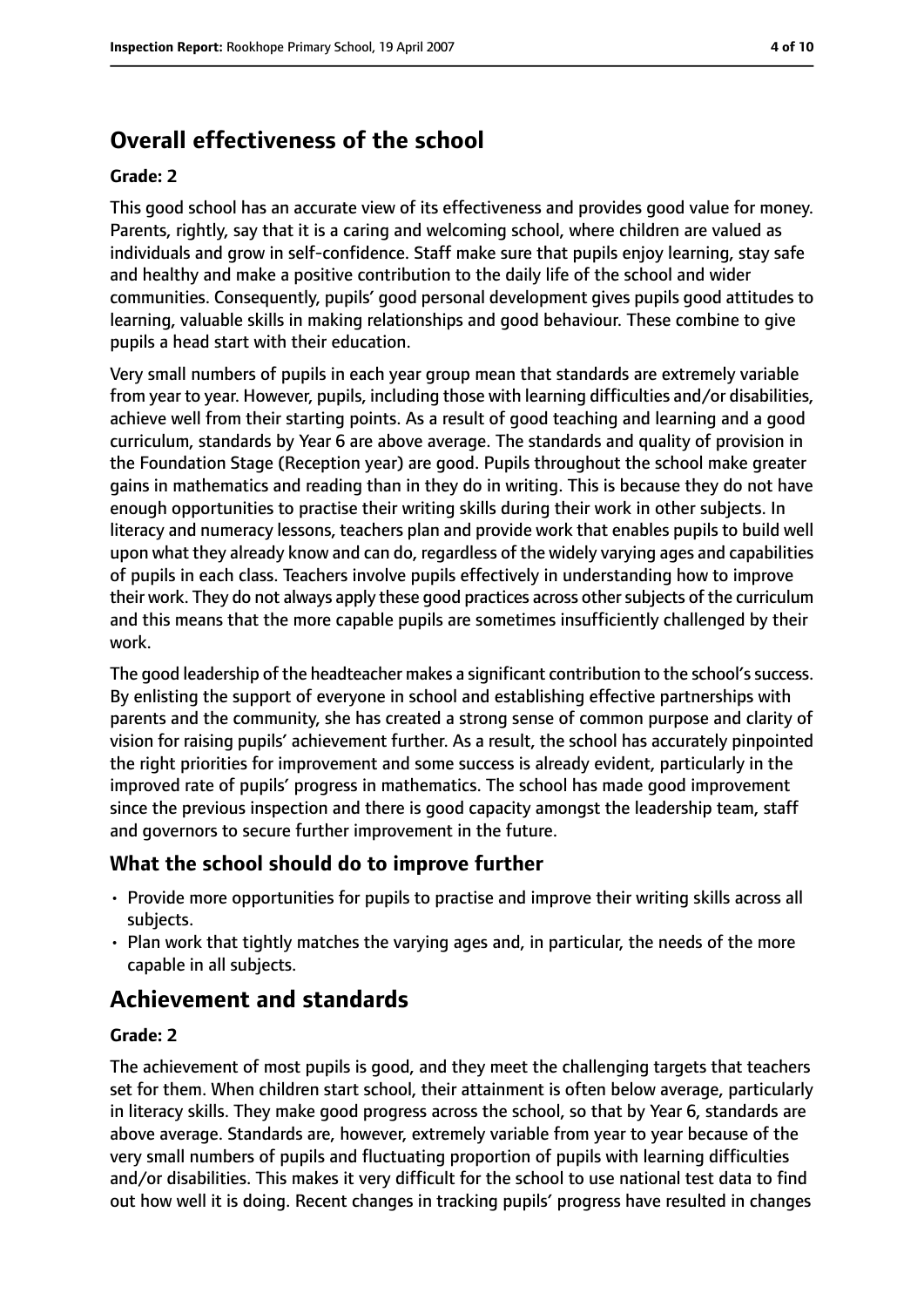to the curriculum, so that it builds more accurately on pupils' prior attainment, particularly in mathematics, where progress is accelerating. Although pupils' progress in English is good, they make greater gains in reading than in writing. Initiatives to improve pupils' writing, especially for older pupils, are starting to pay dividends. Nevertheless, progress in writing is limited by a lack of opportunities to apply new writing skills to work across other subjects of the curriculum. Although at least satisfactory, the progress of the more capable pupils is sometimes held back in subjects, other than English and mathematics, when their work is insufficiently challenging.

# **Personal development and well-being**

## **Grade: 2**

Pupils' personal development, including their spiritual, moral, social and cultural development is good. Good personal, social and emotional development in the Foundation Stage enables children to settle easily into school life. From this point, pupils grow in confidence and mature into confident young citizens, well prepared for life beyond school. Pupils express opinions confidently because adults value highly their contributions to discussions. Pupils say that this motivates them to try hard, do their best and rise to the high expectations held of them. Consequently, pupils enjoy school, behave well and have good attitudesto learning. Occasionally, however, pupils find it more difficult to concentrate on activities when working independently. Pupils develop a keen sense of social responsibility. They delight in taking on responsibilities to make their school a happier, safer, healthier and brighter place. Buddies, mini buddies and peer mediators take their responsibilities seriously; for example, helping other pupils to feel safe. Pupils know how to keep fit and can explain why it is sensible to eat healthily. Attendance is broadly average, but can fluctuate widely from year to year.

# **Quality of provision**

# **Teaching and learning**

## **Grade: 2**

Pupils make good progress because of good teaching and learning. Positive relationships, infectious enthusiasm, good organisation and interesting activities are strong features of most of the teaching. The very small number of pupils in each class provides frequent opportunities for pupils to respond individually to the challenging questioning by teachers. Consequently, pupils are eager, attentive and behave well. Teachers respond well to the challenge of teaching a wide range of ages and capabilities. They deploy teaching assistants thoughtfully to ensure that pupils with leaning difficulties and/or disabilities make good progress. In literacy and mathematics lessons, teachers use their frequent assessments of what pupils can already do well to plan and provide work that tightly matches pupils' differing learning needs. They set realistic but challenging learning targets and mark work so that pupils are clear about how to improve. However, these good practices are not always a feature of teaching and learning in other subjects. As a result, pupils' work does not always challenge their thinking sufficiently, particularly in the case of the more capable pupils.

# **Curriculum and other activities**

## **Grade: 2**

The curriculum, including the Foundation Stage, enables pupils to make good progress. A high priority is given to providing an enriched curriculum that enlivens learning and promotes good personal development. Effective partnerships, in the locality and further field, ensure that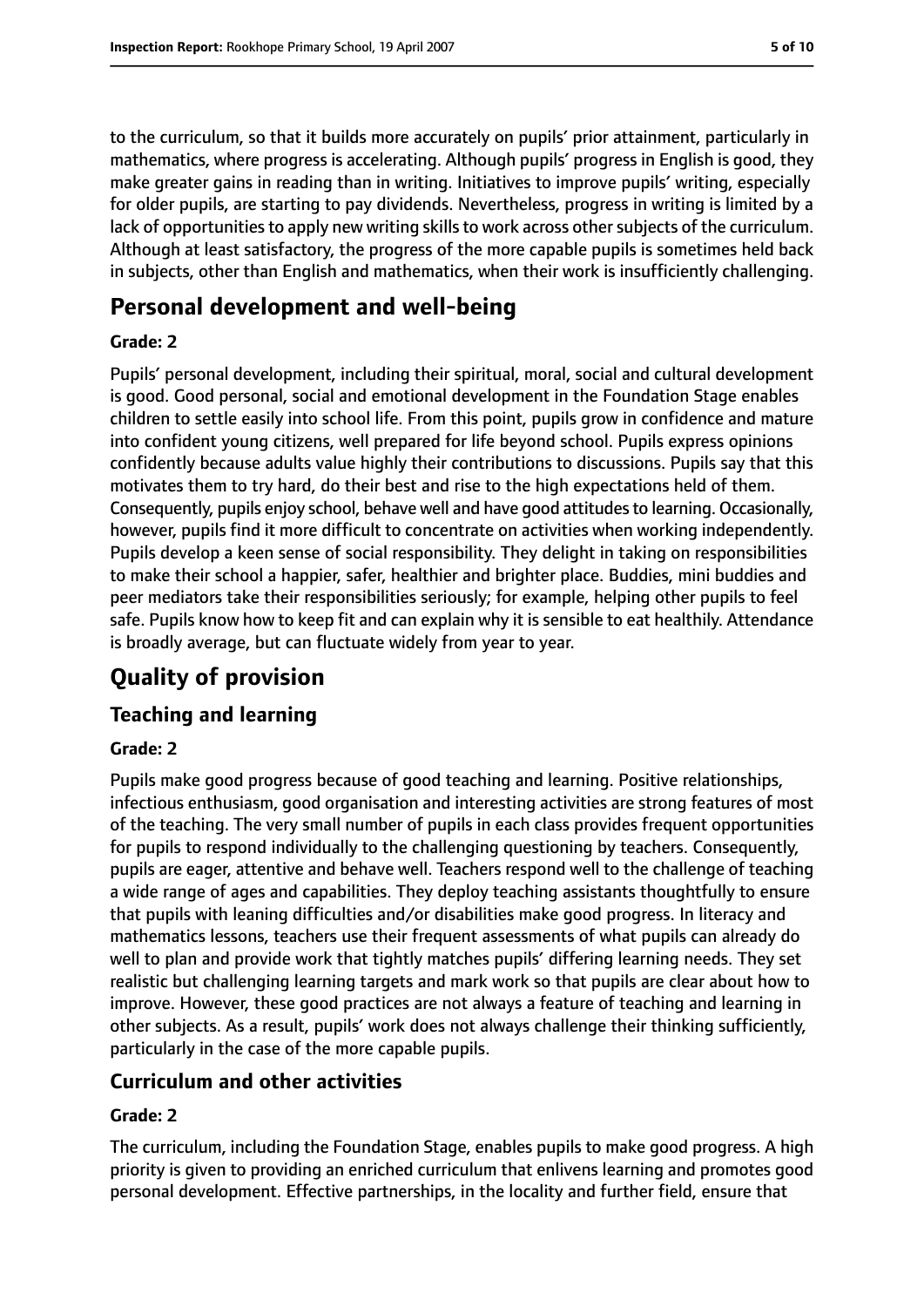pupils develop a good understanding of the world beyond home and school. This is reflected by the school's recent Intermediate International School award. The curriculum gives good attention to improving pupils' literacy and numeracy skills. Recent refinements are leading to improved achievement and standards, particularly in mental calculations in mathematics. A strong focus on providing a more creative curriculum to inspire and motivate pupils to improve their writing, together with a good range of support programmes to boost handwriting skills, are contributing to the good progress that pupils have started to make. However, there remains scope for pupils to have further opportunities to practise their writing skills across the subjects of the curriculum. The school also does well in providing a good quality curriculum for physical education, which is reflected in the gaining of the ActiveMark Award. Pupils with learning difficulties and/or disabilities make good progress because of carefully tailored and flexible support programmes.

#### **Care, guidance and support**

#### **Grade: 2**

Staff know pupils extremely well and work as a united team to ensure equally good standards of care for all. Consequently, parents often move their children to the school partway through their primary education. They particularly appreciate the individual support their children receive in academic learning and personal development. Pupils show great concern for one another and are confident that adults or peers are always on hand to help them to overcome difficulties. This, along with good procedures for safeguarding pupils and close attention to their health and safety, ensures that pupils feel safe in school. Teachers make good use of information about pupils' attainment in order to set future learning targets and to guide pupils through meeting them. Although this is often successful, practices are not yet consistent across subjects this sometimes limits their impact on pupils' achievement, particularly for some more capable pupils.

# **Leadership and management**

#### **Grade: 2**

Inspection report:Rookhope Primary School, 19 April 20075 of 11Document reference number: HMI 250701 April 2007Inspection report:Rookhope Primary School, 19 April 20074 of 11Document reference number: HMI 250701 April 2007A strong sense of unity and teamwork underpins the good leadership, management and governance of the school. The caring and nurturing ethos ensures that pupils enjoy learning and achieve high academic and personal standards. Although maintaining a major teaching role, the headteacher takes significant responsibility for initiating and leading developments. She has an accurate view of school's strengths and knows where improvement is needed. By enlisting the help of staff, governors, pupils and parents, she has created a common sense of purpose and a shared vision. This has led the school competently through a challenging period of essential building alterations, budgetary difficulties and staffing changes.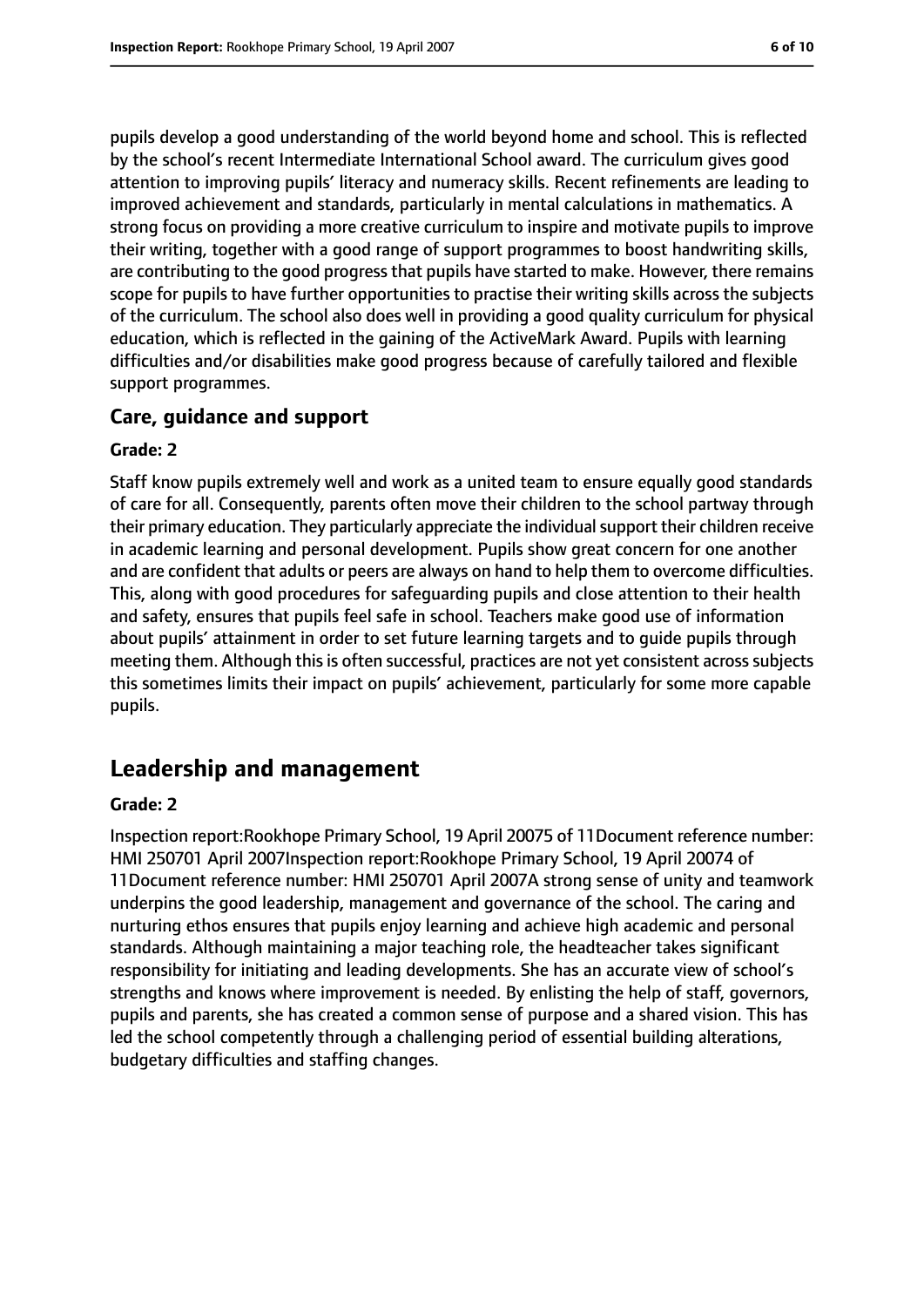**Any complaints about the inspection or the report should be made following the procedures set out in the guidance 'Complaints about school inspection', which is available from Ofsted's website: www.ofsted.gov.uk.**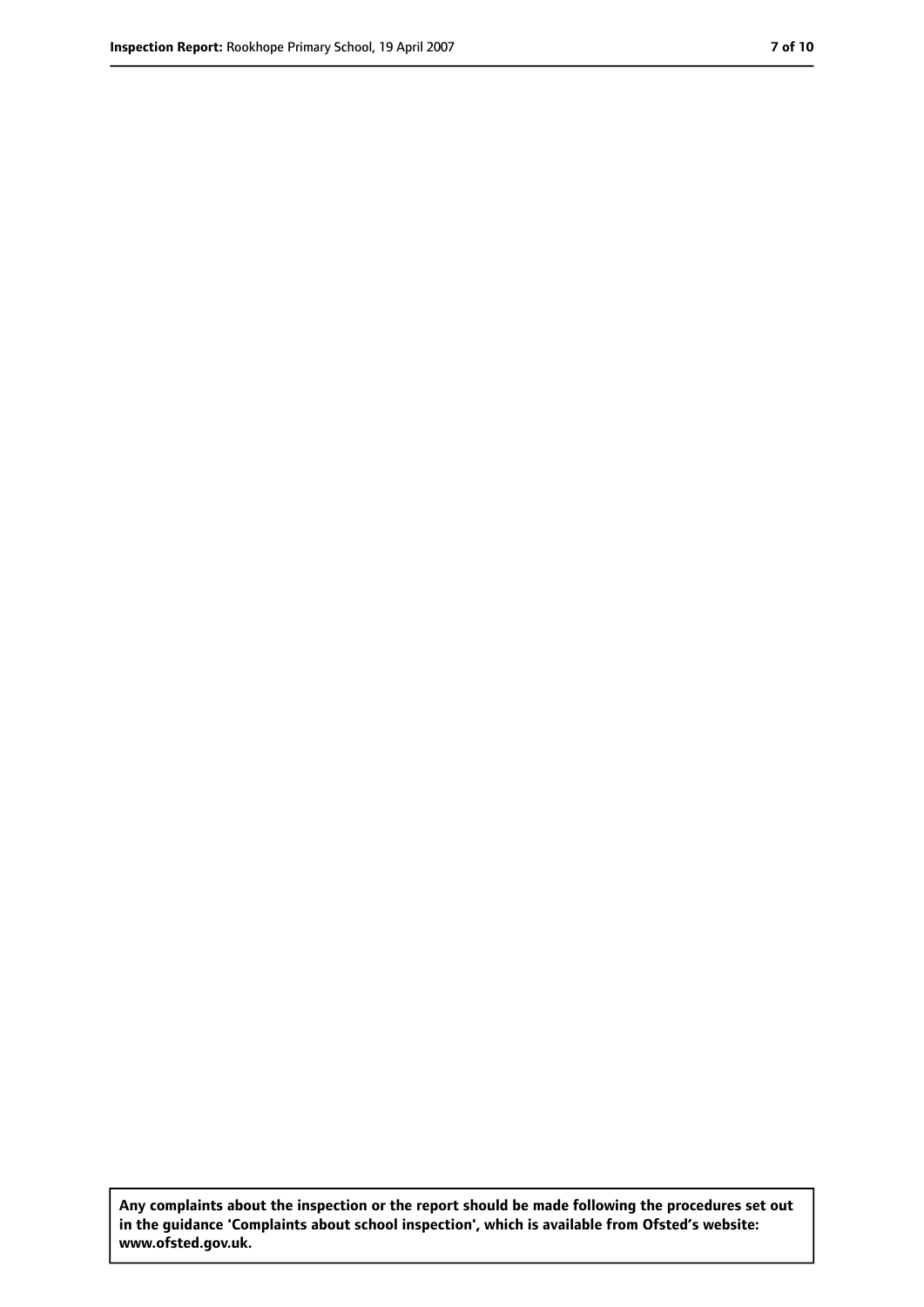#### **Annex A**

# **Inspection judgements**

| Key to judgements: grade 1 is outstanding, grade 2 good, grade 3 satisfactory, and grade 4 | <b>School</b>  |
|--------------------------------------------------------------------------------------------|----------------|
| inadeauate                                                                                 | <b>Overall</b> |

# **Overall effectiveness**

| How effective, efficient and inclusive is the provision of education, integrated<br>care and any extended services in meeting the needs of learners? |     |
|------------------------------------------------------------------------------------------------------------------------------------------------------|-----|
| How well does the school work in partnership with others to promote learners'<br>well-being?                                                         |     |
| The quality and standards in the Foundation Stage                                                                                                    |     |
| The effectiveness of the school's self-evaluation                                                                                                    |     |
| The capacity to make any necessary improvements                                                                                                      |     |
| Effective steps have been taken to promote improvement since the last<br>inspection                                                                  | Yes |

# **Achievement and standards**

| How well do learners achieve?                                                                               |  |
|-------------------------------------------------------------------------------------------------------------|--|
| The standards <sup>1</sup> reached by learners                                                              |  |
| How well learners make progress, taking account of any significant variations between<br>groups of learners |  |
| How well learners with learning difficulties and disabilities make progress                                 |  |

# **Personal development and well-being**

| How good is the overall personal development and well-being of the<br>learners?                                  |  |
|------------------------------------------------------------------------------------------------------------------|--|
| The extent of learners' spiritual, moral, social and cultural development                                        |  |
| The behaviour of learners                                                                                        |  |
| The attendance of learners                                                                                       |  |
| How well learners enjoy their education                                                                          |  |
| The extent to which learners adopt safe practices                                                                |  |
| The extent to which learners adopt healthy lifestyles                                                            |  |
| The extent to which learners make a positive contribution to the community                                       |  |
| How well learners develop workplace and other skills that will contribute to<br>their future economic well-being |  |

# **The quality of provision**

| How effective are teaching and learning in meeting the full range of the<br>learners' needs?          |  |
|-------------------------------------------------------------------------------------------------------|--|
| How well do the curriculum and other activities meet the range of needs<br>and interests of learners? |  |
| How well are learners cared for, guided and supported?                                                |  |

 $^1$  Grade 1 - Exceptionally and consistently high; Grade 2 - Generally above average with none significantly below average; Grade 3 - Broadly average to below average; Grade 4 - Exceptionally low.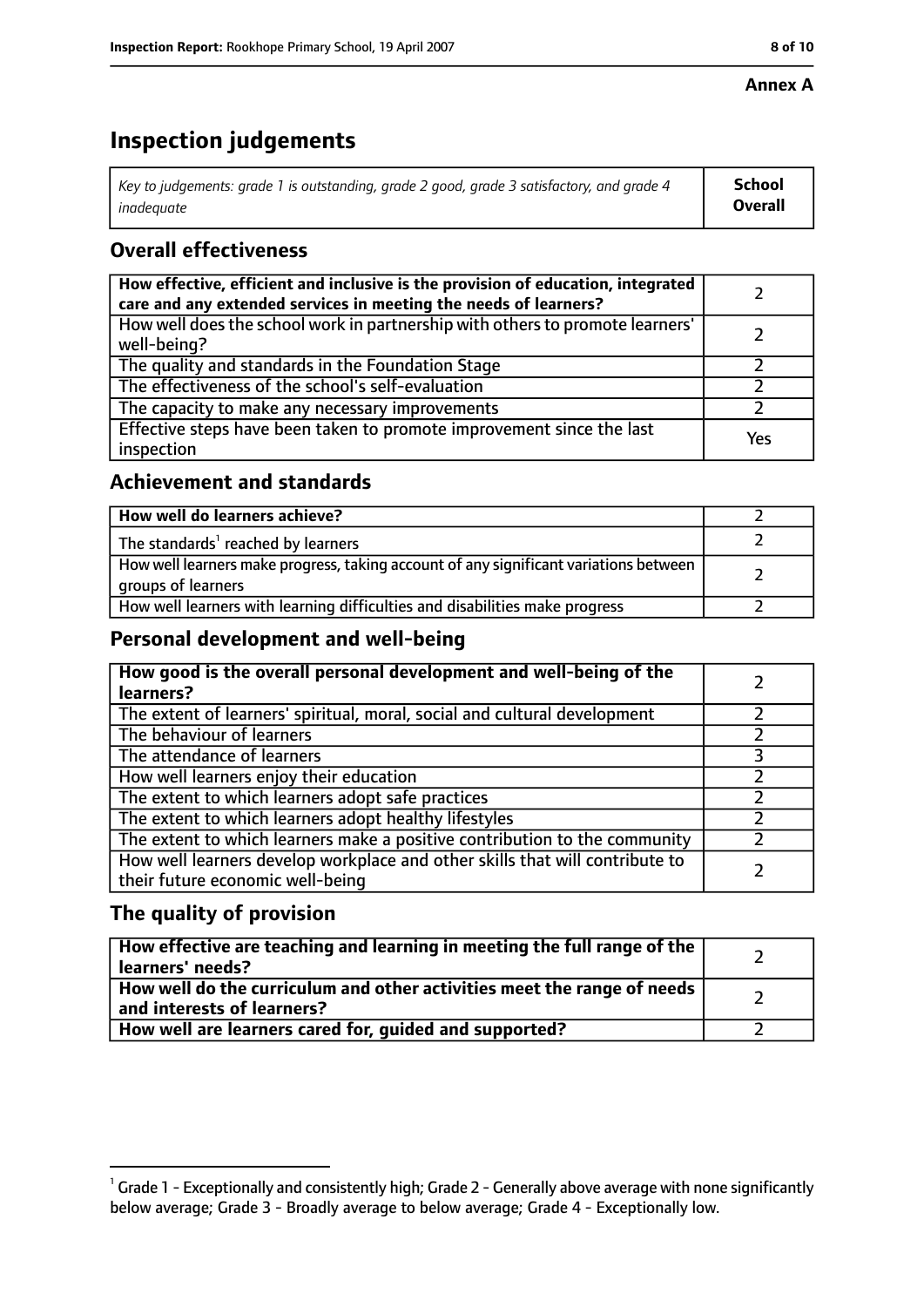# **Leadership and management**

| How effective are leadership and management in raising achievement                                                                              |               |
|-------------------------------------------------------------------------------------------------------------------------------------------------|---------------|
| and supporting all learners?                                                                                                                    |               |
| How effectively leaders and managers at all levels set clear direction leading<br>to improvement and promote high quality of care and education |               |
| How effectively performance is monitored, evaluated and improved to meet<br>challenging targets                                                 |               |
| How well equality of opportunity is promoted and discrimination tackled so<br>that all learners achieve as well as they can                     |               |
| How effectively and efficiently resources, including staff, are deployed to<br>achieve value for money                                          | 7             |
| The extent to which governors and other supervisory boards discharge their<br>responsibilities                                                  | $\mathcal{L}$ |
| Do procedures for safequarding learners meet current government<br>requirements?                                                                | Yes           |
| Does this school require special measures?                                                                                                      | No            |
| Does this school require a notice to improve?                                                                                                   | No            |